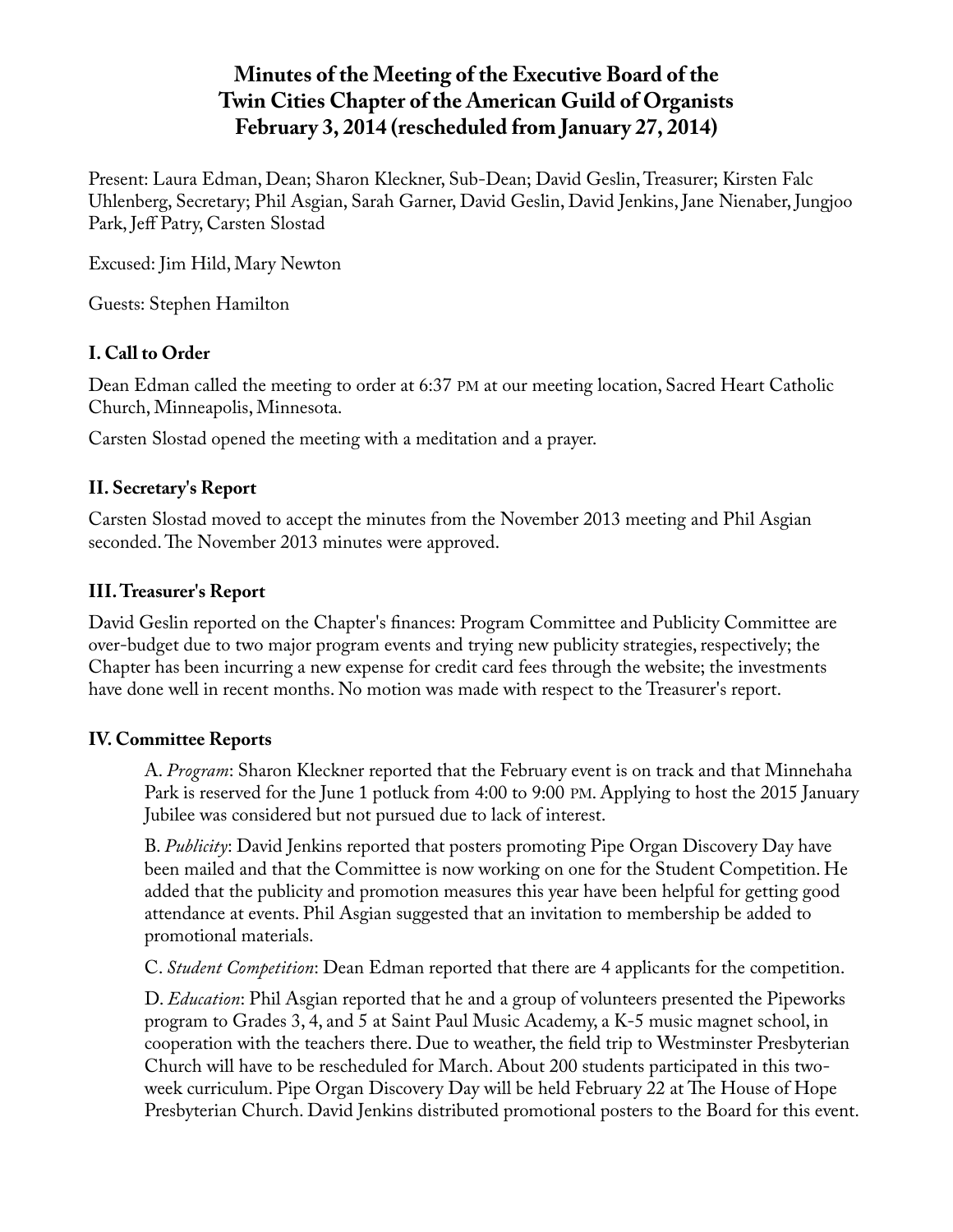## **V. Communications Coordinator Description**

David Jenkins, working with input from the Publicity Committee, suggested that the position have an overview of promotional materials, the TCAGO.org website, social media messages, internal and external communications, work with the Publicity Committee, expand the advertisers for *Pipenotes* and the website, and do "hands on" work month to month. The Communications Coordinator would be responsible for training a successor at or near the end of the term. Discussion followed to include that the Coordinator be a member of the Program Committee. Phil Asgian moved to accept the definition of the Communications Coordinator as amended and Jane Nienaber seconded.

More discussion followed and it was determined that the Communications Coordinator position be a two-year term, and that he/she be a member of the Program Committee, be accountable to the Publicity Chair, and be responsible for submitting Chapter event news and information to the National magazine. Phil Asgian moved to accept the definition as further amended, and David Jenkins seconded. Jane Nienaber moved to accept the appointment of Jeremy Haug for the position of Communications Coordinator and Carsten Slostad seconded. Both motions passed.

## **VI. New Member/Renewal Discussion**

Phil Asgian handed out a compilation of the discussion from November 2013. The recommendations gleaned from the list of ideas that were generated from the discussion resulted in four main areas in which membership efforts might be focused, summarized here:

1) Programming (programs with young artists, choral music; contemporary worship workshops/concerts),

2) Greater engagement of audience (announcements in concert programs about joining our Chapter, more interaction of members with other concert-goers),

3) Greater engagement of members (recognition of both long-standing and new members, survey members for ways to improve participation at Chapter events, smaller "neighborhood" gatherings),

4) Collaborative partnerships (target three organizations with which to discuss partnerships, check willingness of higher educational institutions to host programs/events).

Other ideas include reaching out to piano and music teachers, pastors, and choral directors.

Stephen Hamilton has made significant efforts to increase membership by calling churches and writing to pastors. He raised the questions, What is our membership goal? What strategies should we use? Other suggestions for increasing membership were made: buy ads in local organizations' printed programs, create a list of guidelines for attracting new members, invite a clergy person to give a short talk at a dinner given specifically for clergy. A five-year plan would be helpful for determining strategy.

#### **VII. New Business**

A. Nominating Committee: Phil Asgian moved to accept Dee Ann Crossley as Committee Chair and Jane Nienaber, Jeff Patry, John Salveson, and Tim Strand as members. Sharon Kleckner seconded. The motion passed.

B. ONCARD for membership renewal via National AGO: The issue for discussion was whether to use the ONCARD system for the 2014-15 renewals or to continue using the membership